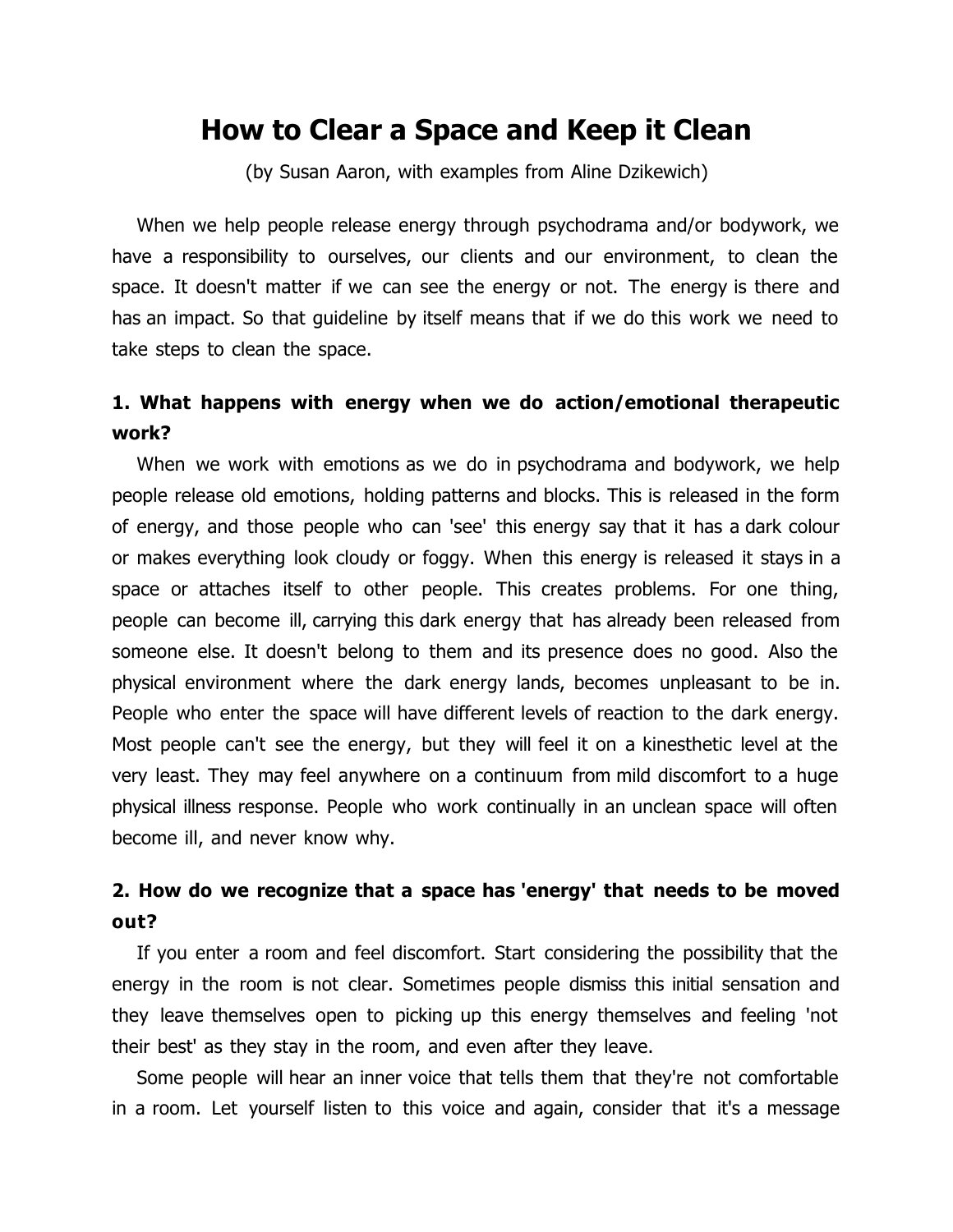from that part of you that is sensitive to energy, that you need to do something to clear the energy of the room.

The other thing that can happen in a work space, is that things will start to break down and not function smoothly. There are several examples of plumbing problems that have happened in environments that were in great need of cleaning. The water provided a way of clearing the space. This can be quite costly since water damage can ruin walls and floors.

## **3. How to move the energy using prayer, sage, cedar water, sound (bells) etc.?**

This may seem somewhat 'unbelievable' to some people. This expressed energy wants/needs to be sent on its way to a place where it can do no harm. It needs to be sent to the light, transformed, transmuted into white light.

This actually can be done with very simple, easy and efficient techniques. If a space has a backlog of unexpressed fear, then the cleansing process may need to be repeated a few times until the space is cleared. Recently a space I worked in hadn't been cleaned in a very long time. The first cleaning in the morning was a very thorough burning of sage. When that didn't complete the job we used drums, bells, sounds and prayers. That was fine until the afternoon when several people noticed that there were still traces of the negative energy left. We proceeded to do another burning of sage of the entire room, and used sound in various forms to move the energy. After 3 attempts the room felt clean.

These are some of the tools/techniques that can be employed. All of the following techniques require prayers and intention. Simply ask that the dark energy be taken away to the light and transmuted and/or transformed and/or sent to a place where it can do no harm. Direct your prayer to whatever spiritual force you believe in.

burning sage (Start by a door, pushing the energy ahead of you sending it out windows and doors until you return to the original door. Allow the energy to leave and then close the door. If no windows or doors open to the outside, then ask that the energy leave through the glass and not remain in the space).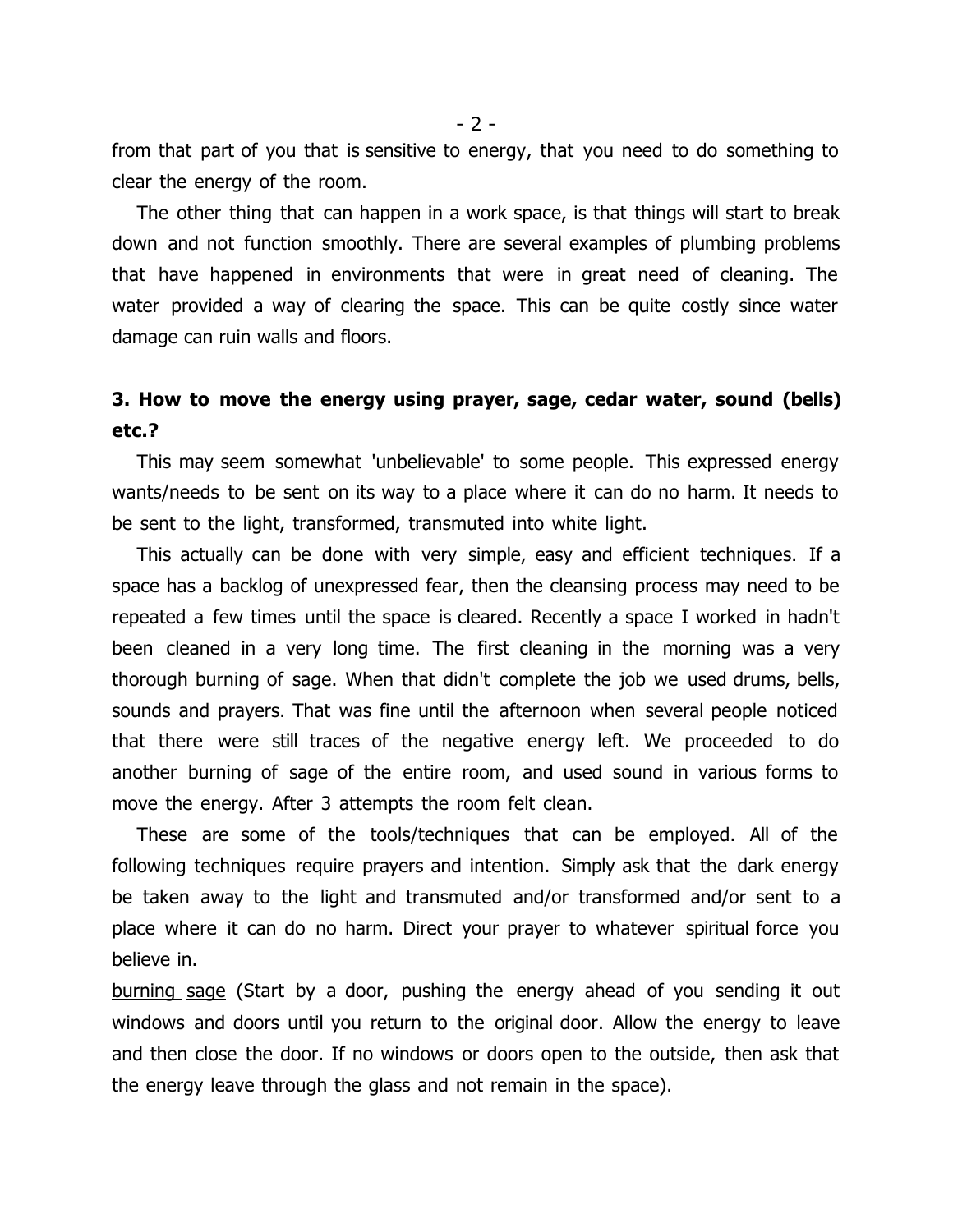burning incense

spraying aromatherapy oil liquid solutions or burning the oil, so that the scent is released slowly over time into the space. Rosemary and sage are two useful scents. spraying cedar water (You can make cedar water very easily. Instructions appear at the end of the article)

ringing bells in all areas of the room to break up the energy and send it away.

beating a drum in all areas of the room

playing or singing spiritual chants, songs etc. in the space. You can even leave the room with the chants playing on a CD or tape player so that it will be clear when you return.

open the windows and doors wide and let the fresh air blow through the space.

Burn sweet-grass.

Wave a pine branch ahead of you as you proceed through the room, breaking up the energy and moving it towards the exits out the window or door.

Imagine a cleansing rain falling in the room and washing away all of the dark energy

You can use any of these techniques, or go with your own intuition about how to clear the space. Remember, that the most important ingredients are prayer and intention.

For those people of Jewish background, you might consider what a rabbi shared recently about consecrating a space. "All one needs to do is to walk around the space seven times, singing psalms and perhaps blowing a shofar. He said this is the way a sanctuary is consecrated, and any other space one wants to consecrate."

## **4. How to maintain a clean space.**

Use the clearing techniques regularly.

Light a candle while you work.

Have a bowl of sea salt in the room to help absorb negative energy, and replace it on a regular basis.

Put branches of cedar above the doorways and replace them on regular intervals. Keep crystals in the space and clean them regularly with sea salt baths.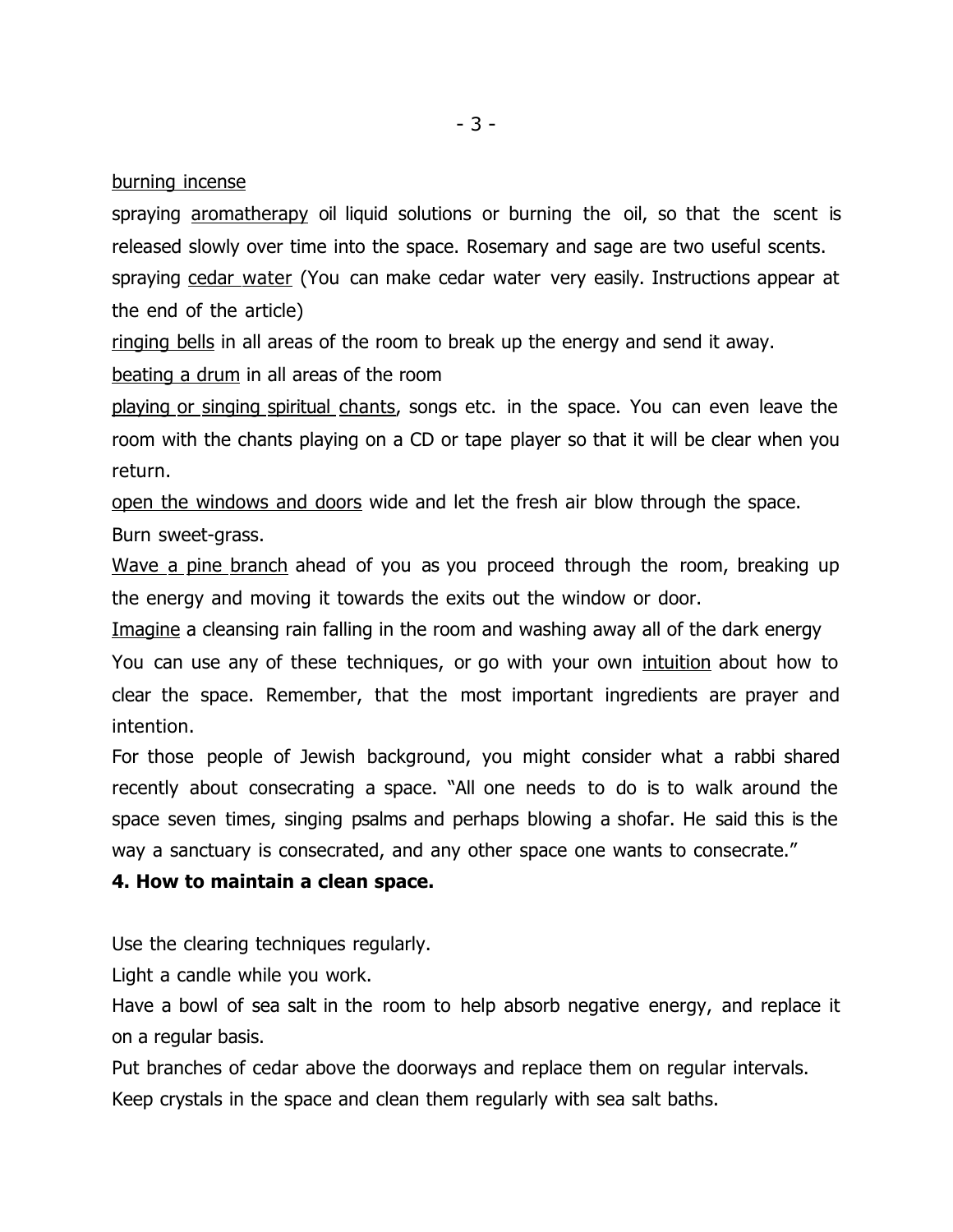Keep sacred objects covered (ie keep drums, rattles etc. in a bag or covered with a cloth). Otherwise they will absorb the energy and no longer be useful as sacred objects.

Clean the space during and/or after a particularly 'heavy' session with whatever technique feels appropriate. Don't always wait until the end of the workday to clear out the space. It could be as simple as opening a window between sessions.

Use prayer either silently or out loud to ask for help in keeping the space safe for you and those you are working with, at all times.

### **Examples of clearing energy by Aline Dzikewich**

Aline is someone who sees energy very clearly. When she enters a space that is unclean she will either see dark clouds, or the room will appear foggy or she will see 'spider-web' like forms in the places where the dark energy has collected. The following are two examples of her experience in therapy spaces that had not been kept clean.

### **Example One**

When I walked into the house my shoulder started to feel as if I was carrying a bolder on it. My shoulder was fine during the drive to the house. The sensation only started when I arrived and entered the place. Someone noticed that I looked uncomfortable and that my shoulder was dropped. The group that was gathered in the basement didn't look right. The color around them was not strong or powerful as it usually would be. There were musical instruments and power objects there. They were all uncovered. There was very little energy emanating from them. I started by praying and asking my spirit guide to help me and to protect me. Then I proceeded around the room downstairs in a clockwise direction. I let the energy out the huge sliding doors and windows whenever possible. I went into every room, including the laundry room downstairs. It's important to be thorough. Then I proceeded upstairs. The open concept living room, the kitchen and the bathroom and closet all needed attention. The kitchen table required that I circle it 3 times. I then moved upstairs into the bedrooms and upstairs bathroom, under the beds and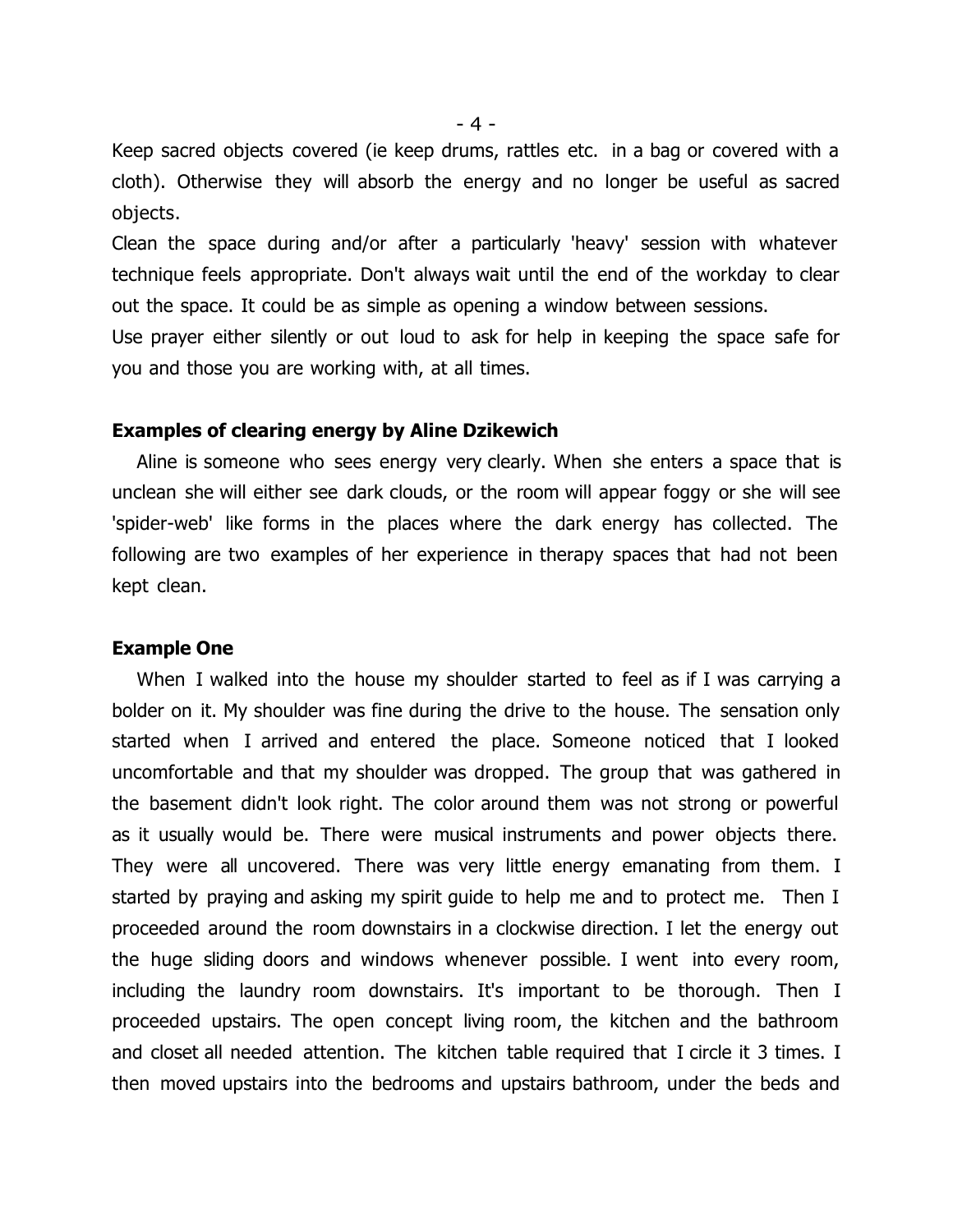into the closets. All areas must be done, or the energy just hides out in the areas that you missed.

My shoulder started to feel a little better, and others noticed that my energy had shifted and I didn't look as heavy.

This initial clearing helped a great deal, but the place would have required several more thorough clearings in order to move all of the dark energy out.

I protected myself while I was there during the day. Unfortunately during the night I had a lot of powerful dreams that I later found out were connected to the energy that was still in the space. I had dreamed about (someone in a car accident, someone being stabbed by a knife). Another group member had a similar experience. For me this was a confirmation that the beds were badly infected with other people's released energy and they needed to be thoroughly cleared.

### **Example Two**

When entering a different work place, several of our group had reactions to being in the space. One woman felt a strong need to stand in the center of the space. When she did so, she started to scream and then gagged. Later we discovered that the leader who uses the space, regularly asks group members to shake off the energy that they don't want to take home with them, and direct it into the center of the space. Other members of our group felt great discomfort and unpleasant body sensations.

Because Aline had experience moving energy, she volunteered to clear the space for us. Because of the accumulation of energy, it took two sessions of clearing to make the space feel clear. This is her description of the clearing.

Before I entered the space I gave tobacco and said a prayer asking for help (and protecting myself) before entering this work place. I asked my spirit guides to help me. I faced each direction and called in the spirits. First I faced the east (it's important to start with the east because it's the doorway), then south, then west, then north. Then, I stated my intention to clear old energy in whatever form it is in and for whatever reason that it was left there. I said that I wanted to work and be in a clear clean energy field and for everything to leave. I stated that I would be

- 5 -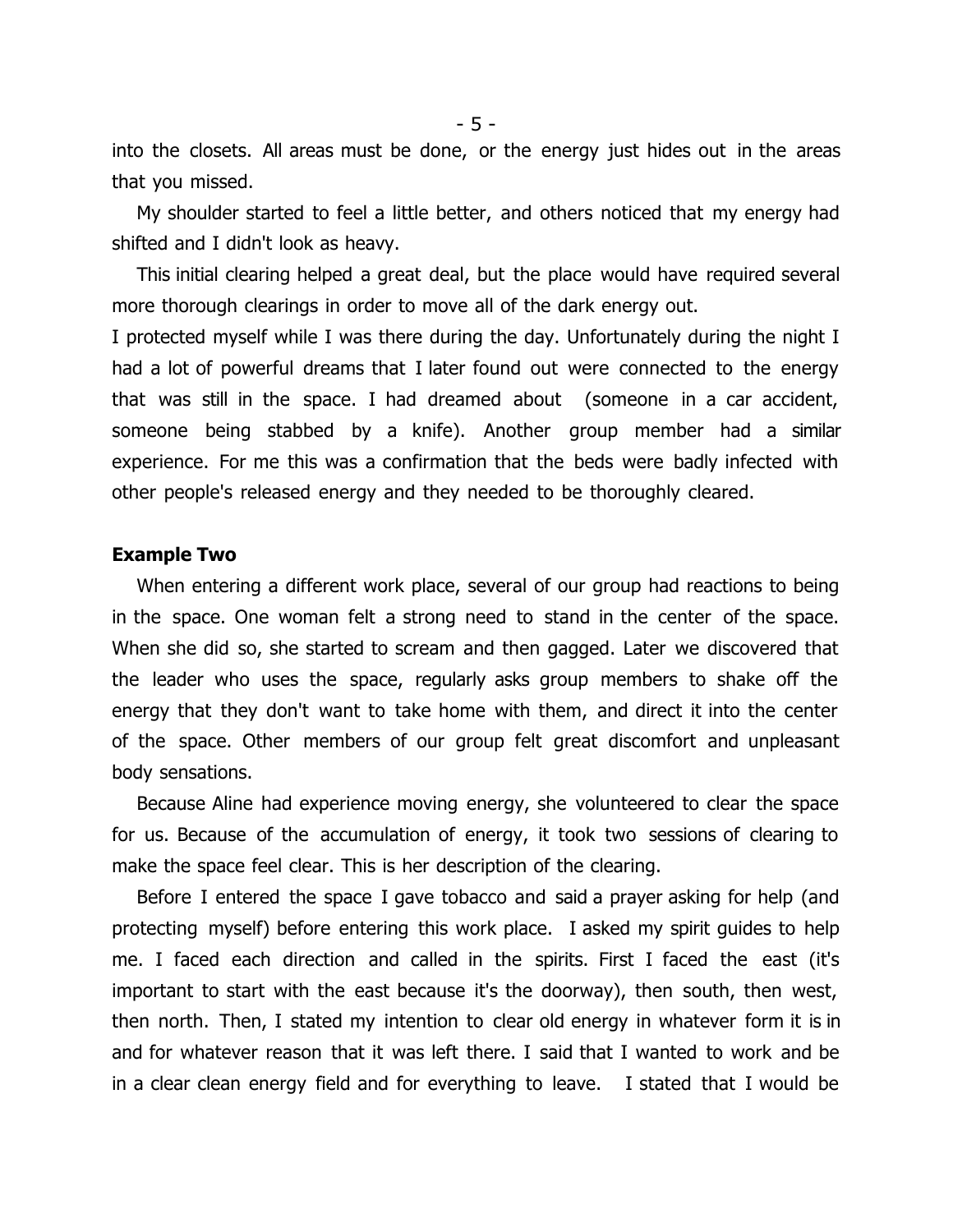open to see and feel whatever was new and belonged there only in this present time.

I burned sage (smudging) in every room, on every floor, including the attic and basement. I included every closet and bathroom everywhere. I moved clockwise. I prayed to release wherever possible through doors and windows since the energy was so heavy, I didn't want it to accumulate I asked the spirits to take care of the energy, (which ever one was equipped to handle it). I trusted the spirit guides to help me. I trusted that Mother Earth or Grandfather sky would take care of this job.

Someone followed behind me with a cedar water, so that I wouldn't' get any of the energy attaching itself to me. The person who is doing the clearing is vulnerable and literally needs 'back-up'.

At the end of the clearing I made sure to thank all the spirit guides. I also asked them to be aware if I missed anything or was feeling anything! I then proceeded to smudge myself and my helper again, in order to remove any energy that could have attached itself to us.

### **Directions for Making Cedar Water**

(These instructions were given to me by Glenna Jacobs, and I am passing it on to you as she taught it to me. I was given permission to pass on this information to others that could benefit from it.)

First you go to a group of cedar trees. You face a central tree, give it some tobacco and ask it permission to take several branches from the nearby trees. At this time you also state the purpose. I usually ask that it be for making cedar water for drinking, cleaning space, and for cleansing baths. This way, if I've named all 3 possibilities, I can use the cedar water for all 3 purposes. Then you wait for the tree to give you an answer. If the tree says yes, they you thank the tree and take the branches that you require (not from that tree, but from the nearby trees). You take these branches and place them in a pot. Cover the branches with water and boil for 30 - 45 minutes. When it has cooled down take the branches, and give them back to the earth with thanks and tobacco.

Now you need to refrigerate the cedar water in glass containers. You may put the cedar water into a glass spray jar and spray a room. If you leave it in a warm